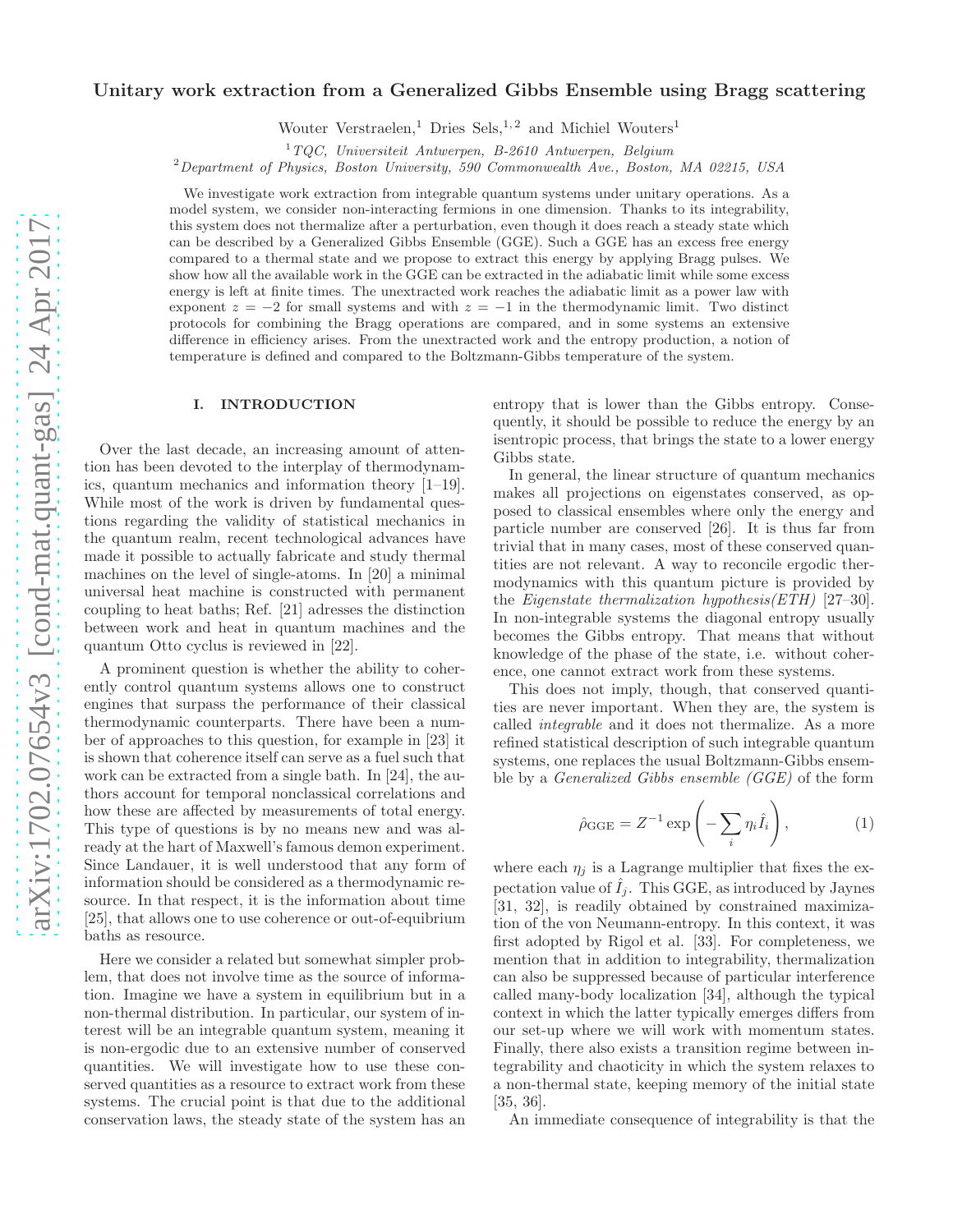entropy does not reach its maximal value at late times. The GGE has an entropy that is smaller than or equal to the Boltzmann-Gibbs entropy, where the equality is reached only when all Lagrange multipliers, apart from the inverse temperature  $\beta$  are zero. Consequently, a GGE always has more free energy than a Gibbs state with the same entropy. This immediately raises the question whether this energy can be extracted to perform work. The answer is most certainly yes if one allows general isentropic manipulations. Coupling the system to an environment might however destroy the integrability of the system and we therefore restrict our analyses to unitary manipulations.

While all unitary processes are isentropic, not all isentropic operators are unitary. Apart from conserving the entropy, unitary operations conserve the full spectrum of the density matrix. As shown in [8], it is always optimal in terms of work extraction to end in a state with no coherence. Consequently the work is maximized by organizing the occupations in descending order in terms of energy, i.e. the state becomes passive [37]. Note that this can always be achieved by successive permutations of the occupation numbers.

In the GGE description of an integrable quantum system, the Lagrange multipliers  $\eta_i$  must be permuted to extract the maximal amount of work in such a way that they obtain the same ordering as the energy levels, corresponding to an inverse ordering of the occupation numbers. General considerations of work extraction from GGE states are also given in [38–40] ; work extraction from a resource-theoretical point of view has been investigated in Ref. [41].

As will be outlined in more detail below, our physical system of choice is a fermionic chain which is a commonly studied object in the context of integrability [33, 42–44]. It can be mapped onto a chain of hard-core bosons by a Jordan-Wigner transformation. A possible experimental realization are cold atoms trapped in an optical lattice. We will demonstrate that the proper unitary operations to perform a permutation of the Lagrange multipliers of this system can be attained by using a Bragghamiltonian. Bragg-spectroscopy [45, 46] is commonly used to probe the structure of cold atom systems, for example in the context of the Mott-insulator to superfluid phase transition [47–51]. In essence, from interfering lasers an optical potential is created in the form of a travelling wave. This potential then exchanges an amount of momentum q and energy  $\omega$  with the system.

The remainder of the paper is organized as follows. In Sec. II the setup of the system is given and we explain how we will describe work extraction from it. Sec. III contains results regarding extracted work and entropy production as a function of the speed at which the operations take place. Additionally, some effective temperatures relevant to the extraction are introduced and studied. Finally, Sec. IV concludes this work. We construct initial GGE states to extract work from using a quantum quench described in Appendix A. While the main

body focuses on a system obeying a quadratic dispersion relation, Appendix B compares this with a tight-binding situation where, due to the particular shape of the dispersion relation, some additional peculiarities come into play.

## II. SET-UP

We consider a 1D lattice of spinless fermions (fermionic chain) with length L and periodic boundary conditions. Two separate dispersion relations are studied: (i) a free fermion gas with  $\hat{H}_{\text{gas}} = \sum_{k} \epsilon_k \hat{a}_k^{\dagger} \hat{a}_k$ , where  $\hat{a}_k(\hat{a}_k^{\dagger})$  are the annihilation (creation) operators in momentum space,  $k = k_n = 2n\pi/L$  and corresponding energy  $\epsilon_k = \frac{k^2}{2n}$ 2m (we set  $\hbar = 1$  throughout the article); (ii) a tight binding model is discussed in Appendix B.

Treating the occupation of each  $k$ -mode as an independently conserved quantity, the GGE has the form

$$
\hat{\rho}_{GGE} = \bigotimes_{k=k_1}^{k_L} \hat{\rho}_k = \frac{1}{Z} \exp\left\{-\sum_{k=k_1}^{k_L} \eta_k \hat{a}_k^{\dagger} \hat{a}_k\right\} \qquad (2)
$$

where each Lagrange multiplier  $\eta_k$  fixes the expectation value  $\langle \hat{a}_k^{\dagger} \hat{a}_k \rangle = n_k$ . This GGE-ensemble, being the tensor product of the two-by-two density matrices of each mode, has an entropy which is the sum of the von Neumannentropies of all states, namely

$$
S(\hat{\rho}_{GGE}) = \sum_{k=k_1}^{k_L} S(\hat{\rho}_k) = \sum_k \left[ \ln(1 + e^{-\eta_k}) + \frac{\eta_k}{e^{\eta_k} + 1} \right].
$$
\n(3)

Note that the GGE-ensemble description amounts to an effective Fermi-Dirac distribution for each k-mode, that is  $n_k = [\exp{\eta_k} + 1]^{-1}$  where  $\eta_k$  can be thought of as having the form

$$
\eta_k = (\epsilon_k - \mu_k) / \mathcal{T}_k. \tag{4}
$$

We have the freedom to set the chemical potential  $\mu_k =$  $\mu$ , a constant independent of k (see section III B).  $\mathcal{T}_k$ then corresponds to the effective temperature of mode k.

### A. Bragg-operation

In order to perform the permutations of the singleparticle occupations, we suggest to add successive Braggpulses [45–47] to the system, each pulse of the sequence provoking a transposition (swap) of the occupations of two levels. These Bragg Pulses are described by the additional time-dependent Hamiltonian

$$
\hat{H}_B = \frac{V_0}{2} \sum_k \left[ e^{-i\omega t} \hat{a}^\dagger_{k+q} \hat{a}_k + e^{i\omega t} \hat{a}^\dagger_k \hat{a}_{k+q} \right]. \tag{5}
$$

Here, q and  $\omega$  are the wave vector and frequency transferred by the Bragg field to the atoms.  $V_0$  is the strength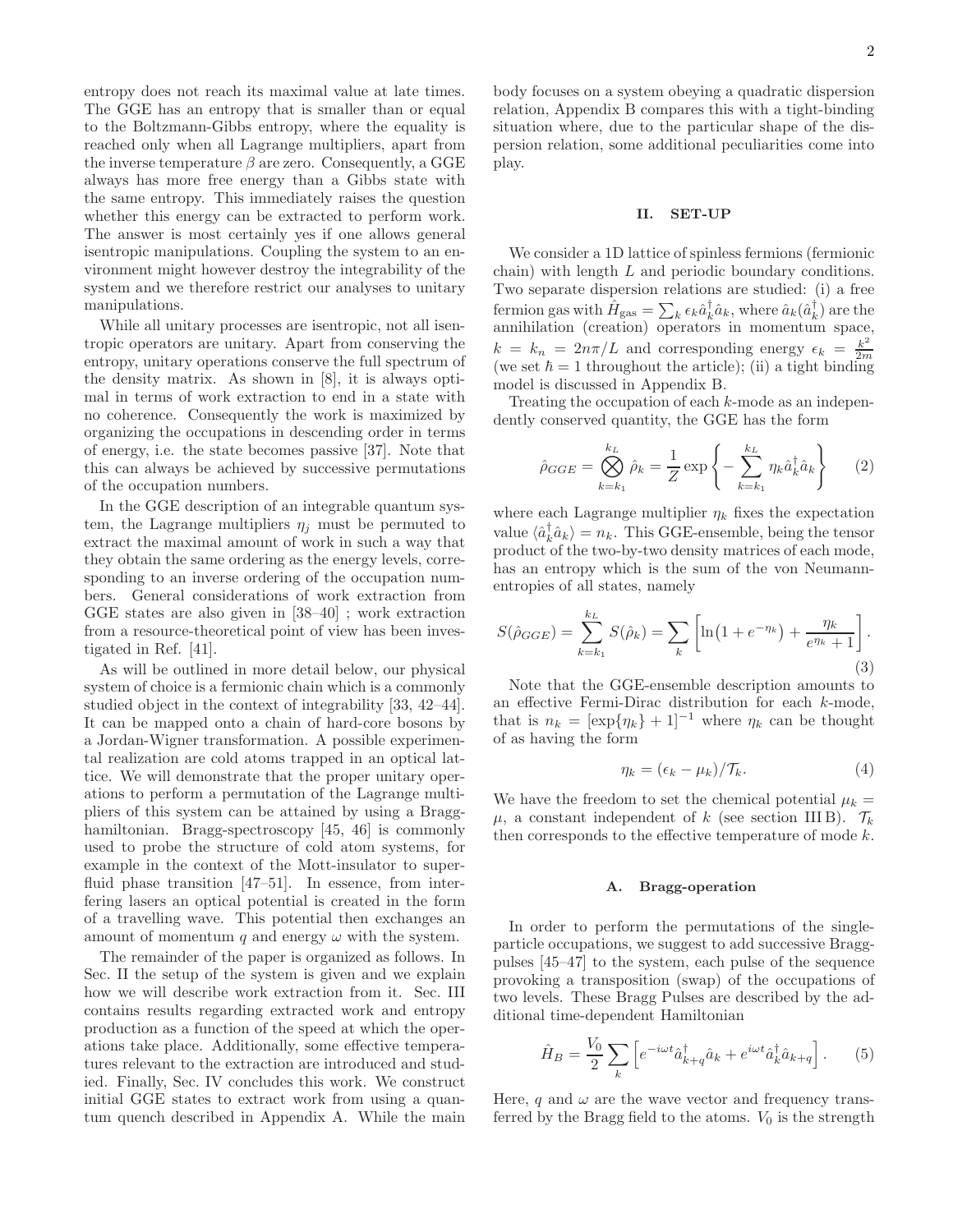of the Bragg potential, which is related to the intensity of the pulses (see e.g. [45]). The appropriate values for these parameters, together with the pulse duration  $T_{swap}$ , will be discussed below. The Heisenberg equations-ofmotion for the annihilation operators with Hamiltonian  $\hat{H}(t) = \hat{H}_0 + \hat{H}_B(t)$  read

$$
i\frac{\partial \hat{a}_k(t)}{\partial t} = \epsilon_k \hat{a}_k + \frac{V_0}{2} e^{-i\omega t} \hat{a}_{k-q} + \frac{V_0}{2} e^{i\omega t} \hat{a}_{k+q} \qquad (6)
$$

In order to eliminate the explicit time-dependence on the right-hand side of (6), we move to the rotating frame  $\hat{a}_k = e^{i\omega \frac{k}{q}t} \hat{a}_k$ , leaving a linear equation for the vector A of rotating annihilation operators

$$
i\dot{A}(t) = MA(t),\tag{7}
$$

that describes simultateous Rabi-oscillations for all pairs of levels whose wave vectors differ by  $q$ . It is evident that the oscillation between two levels  $k_1$  and  $k_2 = k_1 + q$  is resonant when  $\omega = \epsilon_{k_2} - \epsilon_{k_1}$ , allowing to select the swap (transposition in the terms of group theory which we will use [52]) between these two levels by properly fixing the Bragg parameters. For a two level problemn(a system with only two momentum modes), the calculation can be done explicitly [53]. It follows firstly that given this resonance condition a full transposition of occupation is done in a time

$$
T_{\text{swap}} = \pi / V_0. \tag{8}
$$

Keeping this constraint in mind, only one free Bragg parameter remains. Secondly, the larger  $T_{swap}$ , the better the selectivity of a single transition, i.e. minimal unwanted side effects on other, non-resonant, energy levels. From this we deduce that most work can be extracted in the adiabatic limit.

With the help of Eq. (7), the time-dependence of the GGE can be rewritten as

$$
\hat{\rho}_{GGE}(t) = \frac{1}{Z} \exp \left\{ -\sum_{k} \eta_k \hat{a}_k^{\dagger}(t) \hat{a}_k(t) \right\} \n= \frac{1}{Z} \exp \left\{ -\sum_{k} \eta_k \hat{\tilde{a}}_k^{\dagger}(t) \hat{\tilde{a}}_k(t) \right\} \n= Z^{-1} \exp \left\{ -A^{\dagger}(t) \cdot B \cdot A(t) \right\} \n= Z^{-1} \exp \left\{ -A^{\dagger}(0) \cdot e^{iMt} \cdot B \cdot e^{-iMt} \cdot A(0) \right\} \n= Z^{-1} \exp \left\{ -A^{\dagger}(0) \cdot B(t) \cdot A(0) \right\}
$$
\n(10)

With diag $[B(t)] = [\dots \eta_{k-1}(t), \eta_k(t), \eta_{k+1}(t) \dots]$ . By neglecting the off-diagonal elements of  $B(t)$  we obtain

$$
\hat{\rho}_{GGE} = \frac{1}{Z} \exp\left\{-\sum_{k} \eta_k(t)\hat{a}_k^\dagger \hat{a}_k\right\},\qquad(11)
$$

such that the time-dependence has been brought to the Lagrange multipliers. This approximation corresponds

to letting the system equilibrate between successive Rabi pulses (i.e. off-diagonal elements will dephase).

To extract all of the work, we will need to rearrange an extensive number of occupation numbers (or Lagrange multipliers). To execute the entire permutation with succesive Bragg pulses, we need to decompose the permuation in a series of transpositions. Recall that, any permutation can be decomposed in a cycle and each cycle of length m can be written as  $m - 1$  successive transpositions [52]. The latter is non-unique, so we will compare two different protocols in this work, depicted in figure 1. Note that we can not perform the transpositions with unit fidelity because of the limited selectivity of the Bragg pulse.



FIG. 1. The two protocols for decomposing a cycle into transpositions that were considered, depicted for a four-state system where all states rotate one position to the right. Letters denote different states and the numbers denote the order in which the operations take place.

In the case of free particles, a finite cutoff in k-space  $k_{\text{cut}}$  has to be taken in order to keep the number of considered momentum modes finite. In the tight-binding case on the other hand, two new complications arise: periodicity in momentum space and coinciding resonances. The more complicate tight-binding case is discussed further in appendix B.

As an example, we apply our method to an initial nonthermal state created by a quench that constitutes instantly switching off an additional optical lattice potential. For details on this initial state, see appendix A.

#### III. RESULTS

Starting from the initial state after suddenly turning off a periodic potential, described in appendix A, we examine the work that can be extracted by our Bragg procedure for both protocols. Work corresponds in this regard to the difference in the expectation value with respect to  $\hat{\rho}_{GGE}$  of the energy between the state before  $(\hat{\rho}_{GGE,i})$ and after  $(\hat{\rho}_{GGE,f})$  execution of the whole protocol

$$
W = \text{Tr}\left[\hat{\rho}_{\text{GGE},f}\hat{H}_{\text{gas}}\right] - \text{Tr}\left[\hat{\rho}_{\text{GGE},i}\hat{H}_{\text{gas}}\right].\tag{12}
$$

We define the *maximal extractable work*  $W_{\text{max}}$  as the work that a perfect permutation of the Lagrange multipliers would allow to extract, as described in the introduction. This quantity  $W_{\text{max}}$  also goes under the name ergotropy  $[8, 21]$ . The extracted work W on the other hand, corresponds to the work extracted with finite  $T_{swap}$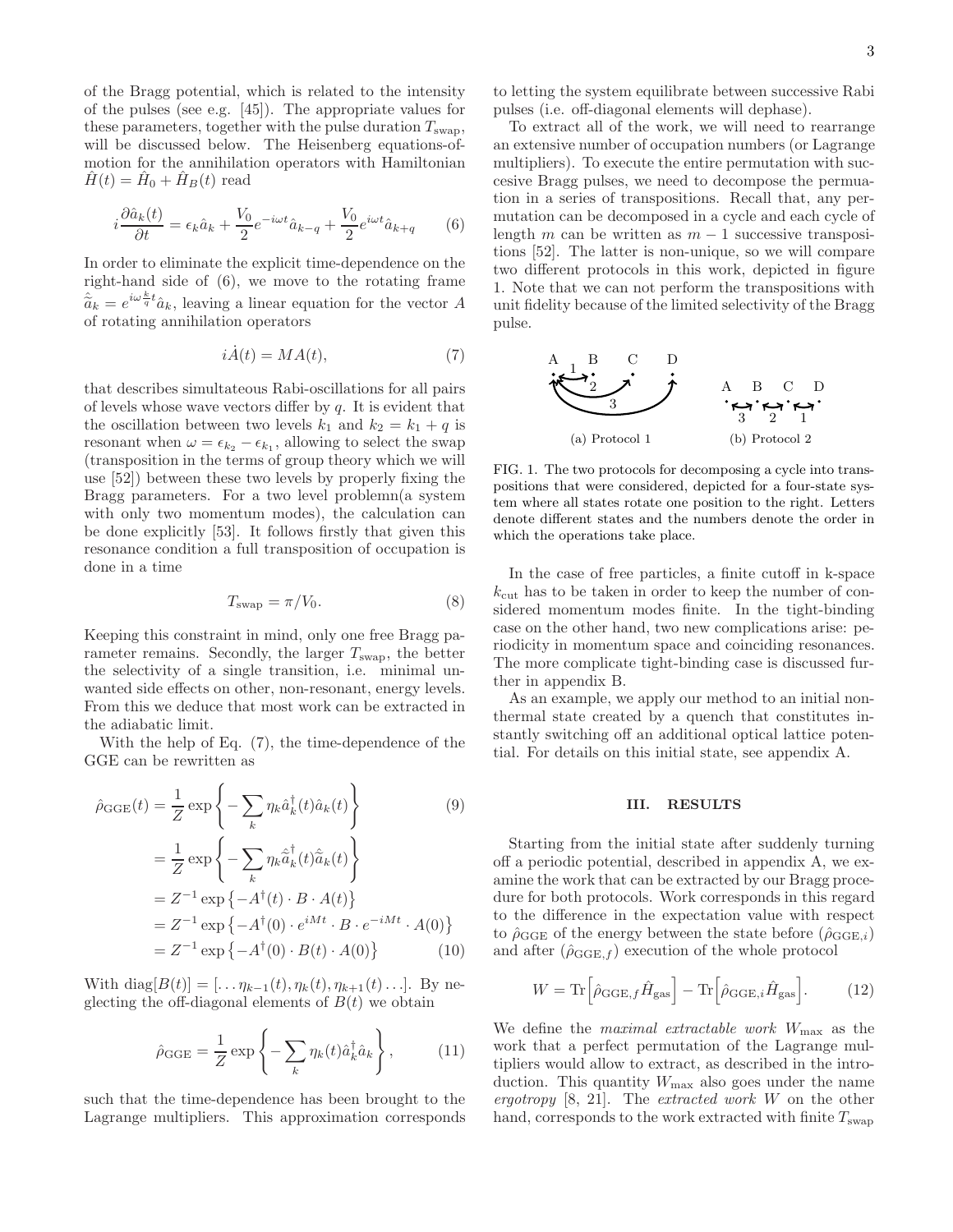using one of our Bragg protocols. The unextracted work then is the difference between the maximal extractable *work* and the *extracted work*  $W_{\text{unext}} = W_{\text{max}} - W$ . The entropy production  $\Delta S$  is the difference between the final and initial entropy of the state, where the entropy is given by (3). We numerically implemented Eqs. (10) and the dephasing (11) for successive transpositions, obtained by an appropriate choice of the Bragg Hamiltonian (5). We have verified, by comparison, that ambiguity in the ordering when some modes are degenerate does not affect the results.

## A. Work extraction

Work extraction for both protocols is studied as a function of  $T_{swap}$ . The results are shown on fig. 2. It is worth stressing that the work shown is the work for an entire process (as opposed to a single transposition) as function of the parameter  $T_{swap}$  that characterizes the adiabaticity. First, protocol 1 turns out to be more efficient than protocol 2 as it needs a smaller  $T_{swap}$  to extract the same amount of work. As expected, in the adiabatic limit all work can be extracted. Furthermore, both the unextracted work and the entropy production decay algebraically as  $T_{\text{swap}}^{-2}$  in the long transposition time limit whereas the decay is slower for smaller  $T_{\text{swap}}$ , linear for  $W_{\text{unext}}$ .



FIG. 2. Unextracted work and entropy production for protocol 1 (blue) and protocol 2 (yellow) as function of  $T_{swap}$ .  $T_{\text{swap}}^{-2}$  and  $T_{\text{swap}}^{-1}$  lines (red, dashed) are shown for comparison. Parameters  $k_F L = 50\pi$  and  $k_{\text{cut}}/k_F = 2$  were used.

Note that for short  $T_{swap}$  a negative amount of total work  $W = W_{\text{max}} - W_{\text{unext}}$  is extracted. For short  $T_{\text{swap}}$ the Bragg operation is rather unselective; by coupling to too many unwanted states considerable entropy is generated. Since most of those states are at higher energy, the system is effectively being excited rather than cooled down.

The behavior of the unextracted work for long transposition times can be understood analytically. Since the values of both unextracted work and entropy production are small, we assume them to be linear in the number of unwanted (off-resonant) transpositions. Generalizing the expression for a single Rabi-oscillation (see for example [53]) to a superposition of all simultaneous oscillations, the total number of particles transferred to another mode after time  $T_{swap}$  can be written as

$$
\sum_{k} \frac{\sin^2\left(\sqrt{1 + \left(\frac{\epsilon_{k+q} - \epsilon_k - \omega}{V_0}\right)^2} V_0 T_{\text{swap}}\right)}{1 + \left(\frac{\epsilon_{k+q} - \epsilon_k - \omega}{V_0}\right)^2} N_k \tag{13}
$$

where  $N_k$  denotes the occupation of mode k before the operation. We can easily extract an upper bound for this quantity by nothing that all  $N_k < \max N_k \leq 1$ . Furthermore using  $\epsilon_k = \frac{k^2}{2m}$ , expression (13) can be bounded by

$$
\sum_{k} \frac{1}{1 + \left(\frac{2kq + q^2 - \omega}{2mV_0}\right)^2}.
$$
 (14)

Now suppose the purpose of the operation is transposing the states  $k = 0$  en  $k = \frac{2\pi}{L}$ , such that parameters  $q = \frac{2\pi}{L}, \omega = \frac{4\pi^2}{2mL}$  must be chosen. We extend the sum over k-modes up to infinity. The total of all off-resonant (and hence unwanted) contributions is then proportional to

$$
2\sum_{n=1}^{\infty} \frac{1}{1 + \left(\frac{4\pi^2 n}{mL^2 V_0}\right)^2} = -1 + \frac{mL^2 V_0}{4\pi} \coth \frac{mL^2 V_0}{4\pi}.
$$
 (15)

In the adiabatic limit  $\frac{mL^2V_0}{4\pi} \ll 1$ , this expression can be expanded as

$$
\frac{1}{3} \left( \frac{mL^2 V_0}{4\pi} \right)^2 + \mathcal{O}\left[ \left( \frac{mL^2 V_0}{4\pi} \right)^4 \right],\tag{16}
$$

which is quadratically increasing in  $V_0$  in leading order, or equivalently quadratically decaying in  $T_{\text{swap}} = \pi/V_0$ .

In the thermodynamic limit  $\frac{mL^2V_0}{4\pi} \gg 1$  on the other hand, expression (15) reduces to

$$
-1 + \frac{mL^2V_0}{4\pi},\tag{17}
$$

Which is only linearly decreasing with  $T_{\text{swap}}$ .

If, instead of  $k = 0$  and  $k = \frac{2\pi}{L}$ , one wishes to transpose another pair of modes, the results remain valid as we show in the following. The difference between the energy levels  $\epsilon_{k+q}$  and  $\epsilon_k$  is  $\left(\frac{2q+q^2}{2m}\right)$  and for the rotated states

$$
\widetilde{\epsilon}_{k+q} - \widetilde{\epsilon}_k = \frac{2kq + q^2}{(2m)} - \omega.
$$
 (18)

 $\omega$  is chosen such that the pair of levels  $k'$  en  $k' + q$  becomes resonant, from which

$$
\widetilde{\epsilon}_{k'+q} - \widetilde{\epsilon}_{k'} = 0 = 2k'q + q^2 - 2m\omega \Rightarrow 2m\omega = 2k'q + q^2.
$$
\n(19)

Substituting in (18) then yields

$$
\widetilde{\epsilon}_{k+q} - \widetilde{\epsilon}_k = \frac{q}{m}(k - k'),\tag{20}
$$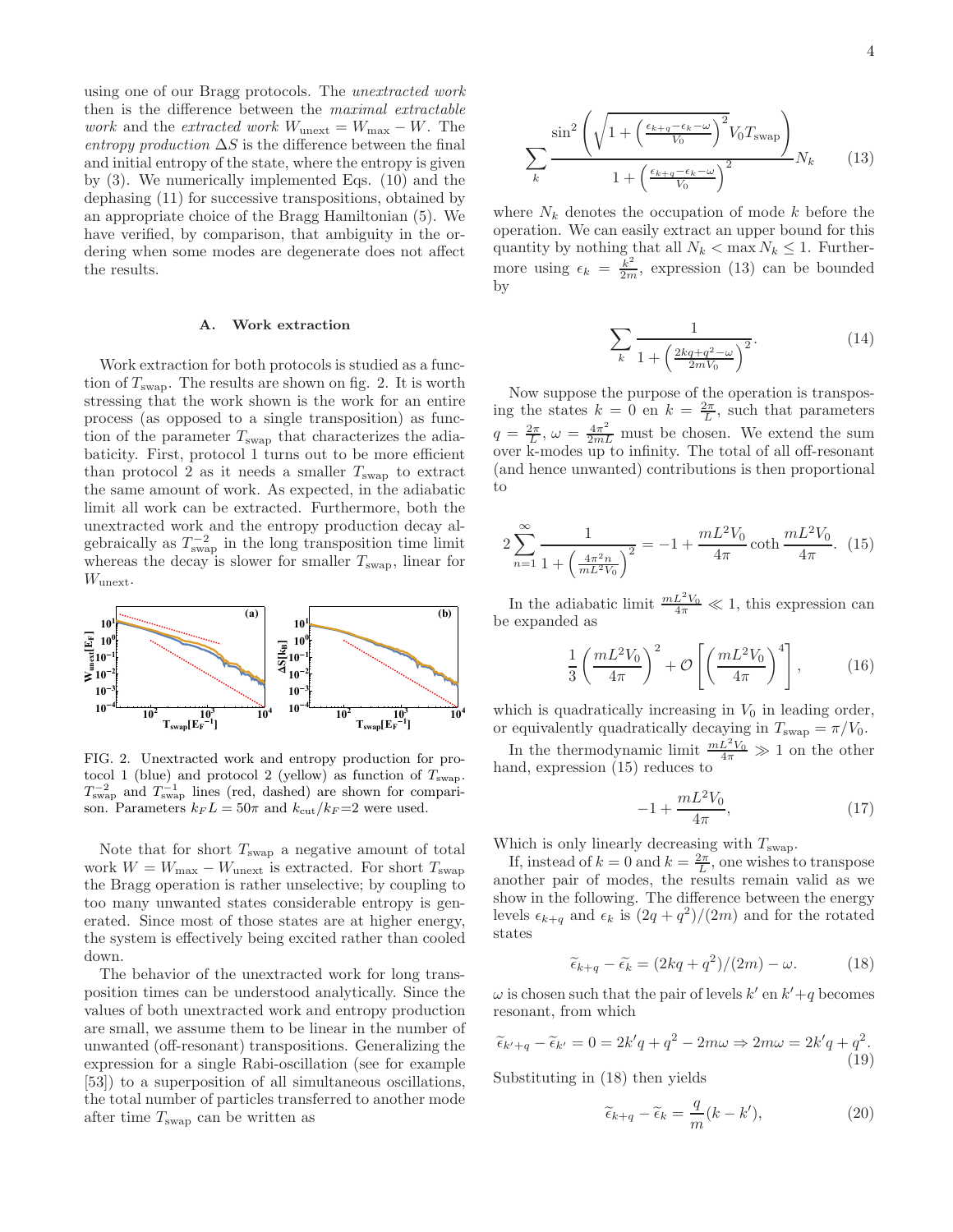which depends only linearly on  $(k - k')$ .

As a consequence, choosing  $k' \neq 0$  merely shifts the terms in the summation (15). From (14), it is also readily seen that operations where  $q \neq \frac{2\pi}{L}$  corresponds to a rescaled version of (16). From this, it is apparent that the imperfections of the whole procedure, consisting of a number of successive operations where each instance the imperfections decay quadratically (linearly) with  $T_{\text{swap}}$ , will also be decaying quadratically (linearly) in  $T_{\text{swap}}$ . The linearisation of the work functional in the number of transferred particles then provides the behaviour in both the linearly and quadratically decaying regime. For the entropy functional (which is less linear by itself), only the quadratically decaying regime is recovered [see Fig. 2 (b)].

#### B. Effective temperatures

Usually, the notion of temperature refers to states that thermalize, but we wish to investigate here whether it can be meaningful to define a temperature for the integrable system under consideration. In particular, we define three different temperatures for our GGE-state: the Boltzmann-Gibbs temperature  $\mathcal{T}_{BG}$ , the average modetemperature  $\mathcal{T}_{\text{av}}$  and the extraction temperature  $\mathcal{T}_{\text{ext}}$ .

The Boltzmann-Gibbs temperature  $\mathcal{T}_{BG}$  is simply the equilibrium temperature that a Boltzmann-Gibbs state (Fermi-Dirac distribution of k-modes) would have if this equilibrium state has the same total energy  $E$  and particle number  $N$  as the GGE-state. It hence satisfies

$$
\sum_{k} \frac{\epsilon_k}{e^{(\epsilon_k - \mu)/\mathcal{T}_{\text{BG}}} + 1} = E \tag{21}
$$

$$
\sum_{k} \frac{1}{e^{(\epsilon_k - \mu)/\mathcal{T}_{\text{BG}}} + 1} = N,\tag{22}
$$

where  $\mu$  is the chemical potential.

Secondly, we define  $\mathcal{T}_{av}$  to be the average of the temperatures of the individual k-modes

$$
\mathcal{T}_{\text{av}} := \langle \mathcal{T}_k \rangle_k,\tag{23}
$$

where each  $\mathcal{T}_k$  is calculated from (4). For  $\mu$ , the Boltzmann-Gibbs value mentioned above is taken here.

For our final notion of temperature, we start from the thermodynamic relationship that the temperature is the derivative of energy with respect to entropy. In our case however there is no unique correspondence between these two quantities as the configuration space is L-dimensional (or, keeping the particle number constant, L-1 dimensional), so that the temperature is dependent on direction along which a variation occurs  $\mathcal{T}_{\text{dir}} = \frac{\delta E}{\delta S}$ . To be specific, we consider this temperature for the final state with parameters  $(E_f, S_f)$ , where the variations correspond to a change in  $T_{swap}$ . This corresponds to

$$
\mathcal{T}_{\text{ext}} = \frac{\delta E_f}{\delta S_f} = \frac{W_{\text{unext}}(T_{\text{swap}})}{\Delta S(T_{\text{swap}})}.
$$
\n(24)

We are particularly interested in the behaviour for  $T_{swap}$ sufficiently long so that the finite time-protocol can be regarded as resulting in a small perturbation  $(\delta E_f, \delta S_f)$ from the adiabatic result  $(E_f^{(0)})$  $S_f^{(0)}, S_f^0 = S_i$ 

These three different notions of temperature are shown on figure 3 (see also Fig. 7 in Appendix B for the tight binding case). We see that  $\mathcal{T}_{ext}$  is the most protocoldependent as it depends on the small difference between the attained state and the perfect state rather than the attained state as a whole. Also some oscillatory behaviour is present, which might diminish for larger system size. For  $\mathcal{T}_{av}$  and  $\mathcal{T}_{BG}$  on the other hand, it becomes increasingly difficult to distinguish both protocols. Due to the fundamentally different nature of the three temperatures, it is still remarkable that they differ less than a factor two.

#### IV. CONCLUSIONS AND OUTLOOK

In this work, we demonstrated how work can be extracted from an integrable quantum system described by a GGE, using fermionic chains as an example. The work extraction is done by permuting the Lagrange multipliers and we provide a method to construct the necessary unitary operations from Bragg spectroscopy, that can be implemented with ultracold atomic gases. Our method was explicitly demonstrated for two separate dispersion relations: a free gas and a tight-binding lattice. In both cases, we started from an initial stationary state constructed by a quenching procedure.

In the case of a free gas, all possible work becomes extracted in the adiabatic limit. When performing the operations with finite speed, the decay of the unextracted work and of the entropy production goes

deep in the adiabatic limit as  $T_{\text{swap}}^{-2}$  in the slowness of the operations and scales quartically with system size as  $L^4$ . For faster operations (shorter  $T_{swap}$ ) or equivalently, larger systems, the unextracted work goes only linear as  $T_{\text{swap}}^{-1}$  and increases quadratically with the system size as  $L^2$ . Because in all cases the dependence on L and  $T_{\text{swap}}$  is trough  $L^2T_{\text{swap}}^{-1}$ , one needs to scale  $T_{\text{swap}} \propto L^2$  in order to keep the excess density (average imperfection per mode) constant. As also the total number of transpositions to perform is extensive in the system size, the total time of executing the protocol scales at  $L^3$  under constant excess density.

The two protocols we compared produce similar results in most cases. There are cases however, where an extensive difference between the two protocols is evident, for example when significant next-nearest-neighbour hopping is present in a tight binding model (see Appendix B). Other protocols may be constructed as well (or using a different starting point for the transpositions within the same protocol ) and it will be worthwhile to verify the efficiency of a protocol before implementing it in practice.

From the unextracted work and the entropy production, we defined an effective temperature, which was of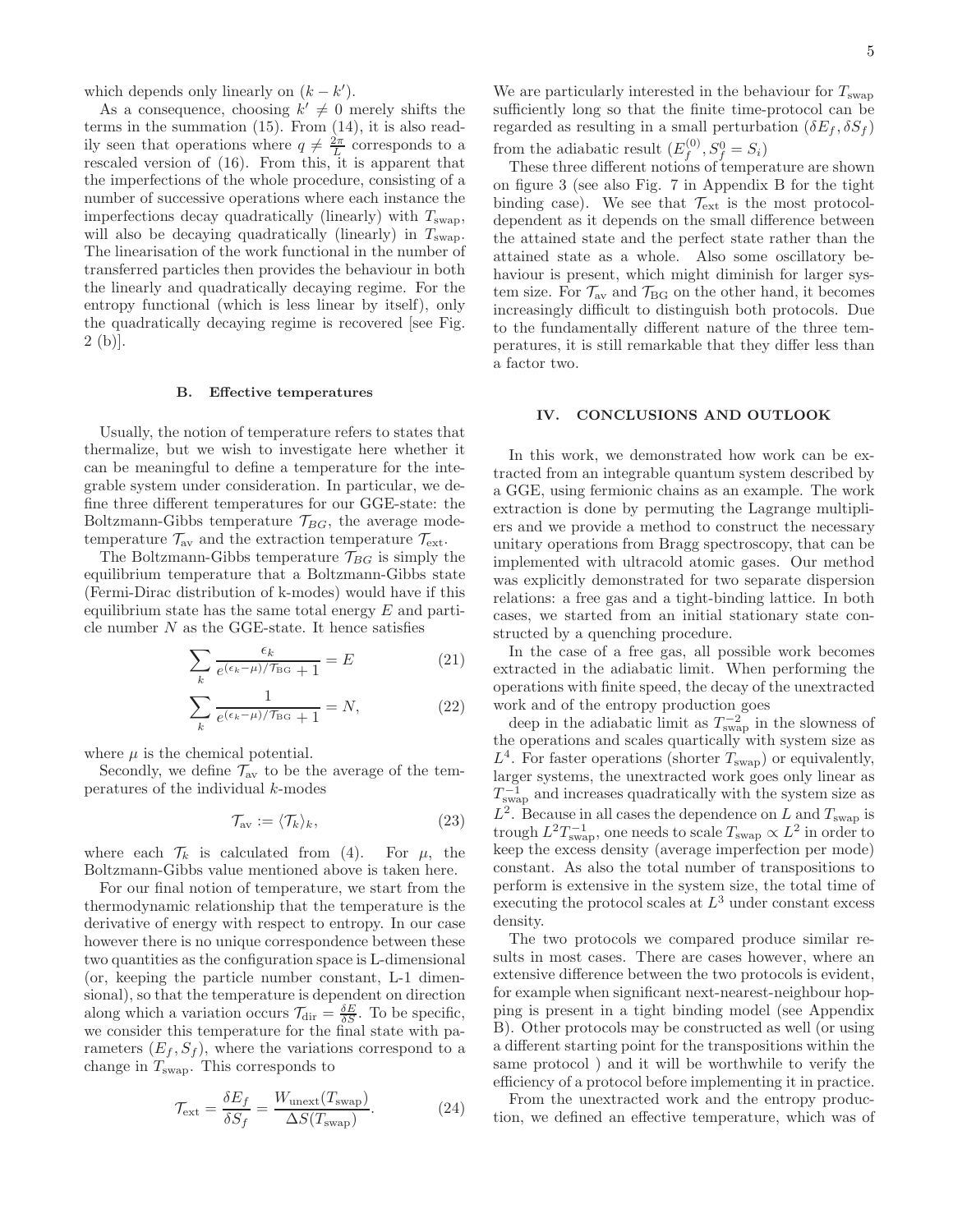

FIG. 3. Comparison of the different measures of temperature as a function of  $T_{swap}$  for the quadratic dispersion in our  $k_F L = 50\pi$ ,  $k_{\text{cut}}/k_F = 2$  system. Dotted lines:  $\mathcal{T}_{\text{ext}}$ , dashed lines:  $\mathcal{T}_{BG}$  and full lines:  $\mathcal{T}_{av}$ . The blue lines correspond to protocol 1 and the orange ones to protocol 2.

the order of the Boltzmann-Gibbs temperature of the system.

Note that through the Bragg hamiltonian the optical potential is treated as a classical field. This means that photonic uncertainty and entanglement between the system and the environment (as entanglement within the system) are not incorporated in the picture used. We expect the influence of these principles to our results to be rather limited [54], but nonetheless it may be interesting to look how they change the picture precisely.

The methods are also applicable to bosonic systems that can be mapped to a fermionic one by a Jordan-Wigner transform. On the other hand, the fermionic particles could also have a spin, in which case the polarization of the Bragg laser would distinguish the spin components. Our method can be extended to higherdimensional systems as well and can be applied to generic band structures.

#### ACKNOWLEDGEMENTS

We acknowledge discussion with J. Naudts. This work was financially supported by the FWO Odysseus program. D.S. acknowledges support of the FWO as postdoctoral fellow of the Research Foundation - Flanders.

## Appendix A: Constructing an initial GGE state by quenching

In quantum mechanics, time-evolution is described by a unitary operation. On the other hand, changes of basis are also unitary transformations. The interplay of these two unitary operations can give rise to a number of different manifestations when both are present. In the case of adiabatic time-evolution, both operations coincide such that the density matrix after evolution expressed in the new basis has the same elements as the density matrix before the transformation, expressed in the old basis. The opposite limit, quenching, takes place when de hamiltonian is changed instantly [55]. Generally, the system is no longer in an eigenstate after this quench. However, as we only consider the occupations as conserved quantities and neglect the oscillating off-diagonal elements (decoherence which corresponds to time-averaging), the resulting density matrix becomes diagonal again, be it with different elements (eigenvalues). If one starts from a thermal state, the ordering of occupations is opposite to the ordering of the energy levels, as the Boltzmann-distribution is a decreasing function. After quenching, this order is generally no longer maintained. Because of this, quenching can be useful to construct a non-thermal stationary state from which work can be extracted.

In particular, we perform a quench consisting of switching off an additional term in the Hamiltonian of the form

$$
\frac{J}{2} \sum_{k} (\hat{a}_{k}^{\dagger} \hat{a}_{k+\frac{2\pi}{\lambda}} + \hat{a}_{k}^{\dagger} \hat{a}_{k-\frac{2\pi}{\lambda}}), \tag{A1}
$$

corresponding to an additional cosine-potential with period  $\lambda$  (which is commensurable with L) and strength J. For the tight-binding case where periodicity has to be taken into account, the sums in  $k$ -labels are considered modulo  $2\pi$ . We rather consider the switching off than the switching on of the periodic potential in order to have the simpler final Hamiltonian. The state after the quench is then used as an initial state to extract work from. As particle distribution before the quench a zero-temperature Fermi-Dirac distribution at half filling is taken. In the main body of the text, a quench with  $\lambda = 5, J = 8$  and is used onto a system of 100 modes  $(L = 100, \text{largest considered wavenumber } k_{\text{cut}} = \pi)$  containing 50 fermions ( $N = 50$ , fermi-momentum  $k = \frac{\pi}{2}$ ) The momentum-cutoff corresponds to a position resolution of  $\frac{\pi}{k_{\text{cut}}}$  which, especially in the tight-binding case, can be thought of as the lattice distance of the system. The momentum  $k_{\text{cut}} = \pi$  thus rather corresponds to the edge of the first Brillouin zone than a cutoff above which modes are not considered. This periodicity in k-space is discussed further in Appendix B. The distributions of particles as function of the energy are shown on figure 4.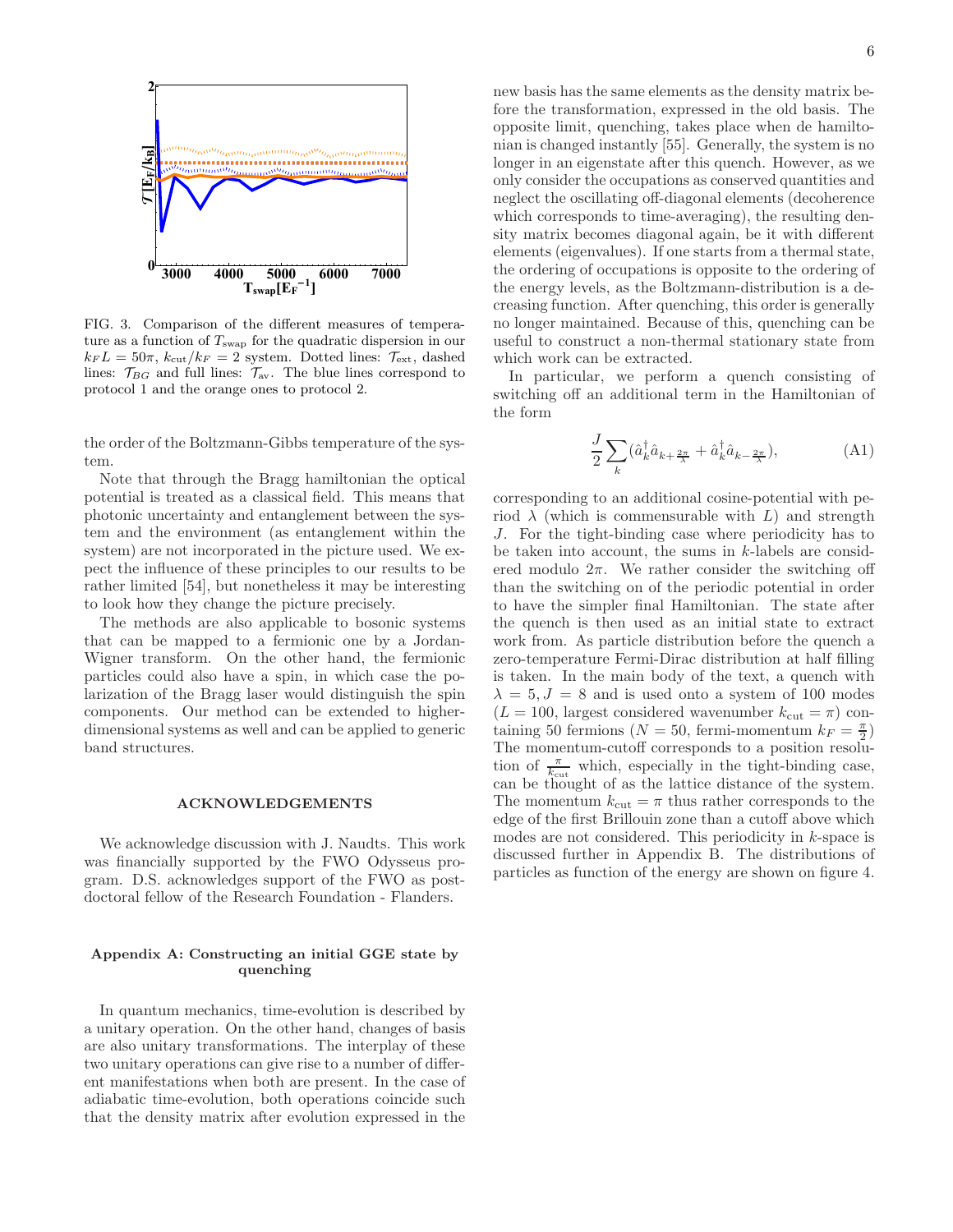

FIG. 4. Distribution of particles as function of energy before (red) and after (purple) a  $J = 8, \lambda = 5, L = 100$  quench. Left: quadratic dispersion and Right:  $(\Delta k = 0.01\text{-shifted})$ tight-binding dispersion. As the quadratic dispersion relation is symmetric, each dot corresponds to two opposite k-modes.

## Appendix B: tight-binding dispersion

In the tight-binding case, with Hamiltonian

$$
\hat{H}_{\text{tb}} = -2\tau \sum_{k} \cos(k)\hat{a}_{k}^{\dagger} \hat{a}_{k} \tag{B1}
$$

some care must be taken. Because of the periodicity in momentum space, in the matrix  $M$  from equation (7) an additional pair of nonvanishing (non-main) diagonals appear that correspond to the Umklapp processes that cross the boundary of the Brillouin zone. Contrary to the direct processes, the Umklapp matrix elements do not become time-independent under the transformation to rotating basis states. In order to still be able to perform an efficient computation where only diagonalization must be done numerically, we will therefore neglect these Umklapp-processes. However, for each Bragg operation we choose a new Brillouin zone, with a cut in k-space chosen such that the processes neglected are the transitions that are the least coupled with the resonant transition.

A second issue with the tight-binding dispersion is that the naive choice of basis states for  $k$  as done above leads to multiple resonances that coincide. Namely, for certain combinations of q and  $\omega$  more than one pair of levels is at resonance, making it impossible to affect them independently. We propose two distinct solutions for this latter issue. The first possible solution is to use basis states that are slightly shifted in k-space, which corresponds to the presence of a gauge field [56]. An alternative solution is to introduce an additional term in the fermionic Hamiltonian, such as a next-nearest-neighbour hopping. Both solutions break the degeneracy of the Bragg transitions.

Results for  $W_{\text{unext}}$  and  $\Delta S$  are shown as function of  $T_{swap}$  on figure 5. From  $(a),(b)$  it is seen that for the naive choice of basis states  $k = 2n\pi/L$  the extracted work does not approach the maximal extractable work in the adiabatic limit even though the entropy production tends to zero. This suggest a permutation of the Lagrange multipliers is performed which is not the optimal one, confirming the issue of coinciding resonances. Indeed, on (c), (d) it is shown that the addition of a

<sup>b</sup> small gauge field that slightly shifts the dispersion allows to extract all of the maximal extractable work. Similarly, also adding a small next-nearest-neighbour (nnn) hopping perturbation to the Hamiltonian results in a full extraction of the available work. The behaviour in these two cases can be attributed to the possibility of distinguishing the transition degeneracies as discussed above.



FIG. 5. Unextracted work (left) and entropy production (right) as function of adiabaticity for the unperturbed case (top) and assuming  $\Delta k = 0.01$  Galilei-shifted basis states (bottom). Results where the dispersion includes a  $\sigma = 0.01$ next-nearest-neighbour hopping term are numerically similar to the bottom case. Perturbing parameters for the latter two cases are chosen small to make comparison with the unperturbed case meaningful. Clearly, the maximal available amount of work  $W_{max} \approx 5.19$  is reached in the adiabatic limit in the bottom case but not in the unperturbed one. Again protocol 1 is depicted in blue and protocol 2 in orange.

In contrast to the case of the quadratic dispersion, there is no simple analytical expression that describes the decay as function of  $T_{swap}$ . One of the reasons for this is that the energy states are on average closer to each other here, making the number of significant off-diagonal processes larger and resulting in a decay that is slower than in the case of the quadratic dispersion. For both protocols nevertheless the unextracted work and the entropy production decay to zero in a similar way. As opposed to the case of the quadratic dispersion, protocol 2 seems more efficient on average although the difference between the two protocols remains modest.

This is not always the case though, as is seen on figure 6. When there is a next-nearest-neighbour hopping term  $\sigma = 0.1\tau$  present, there is a significant difference in efficiency between both protocols.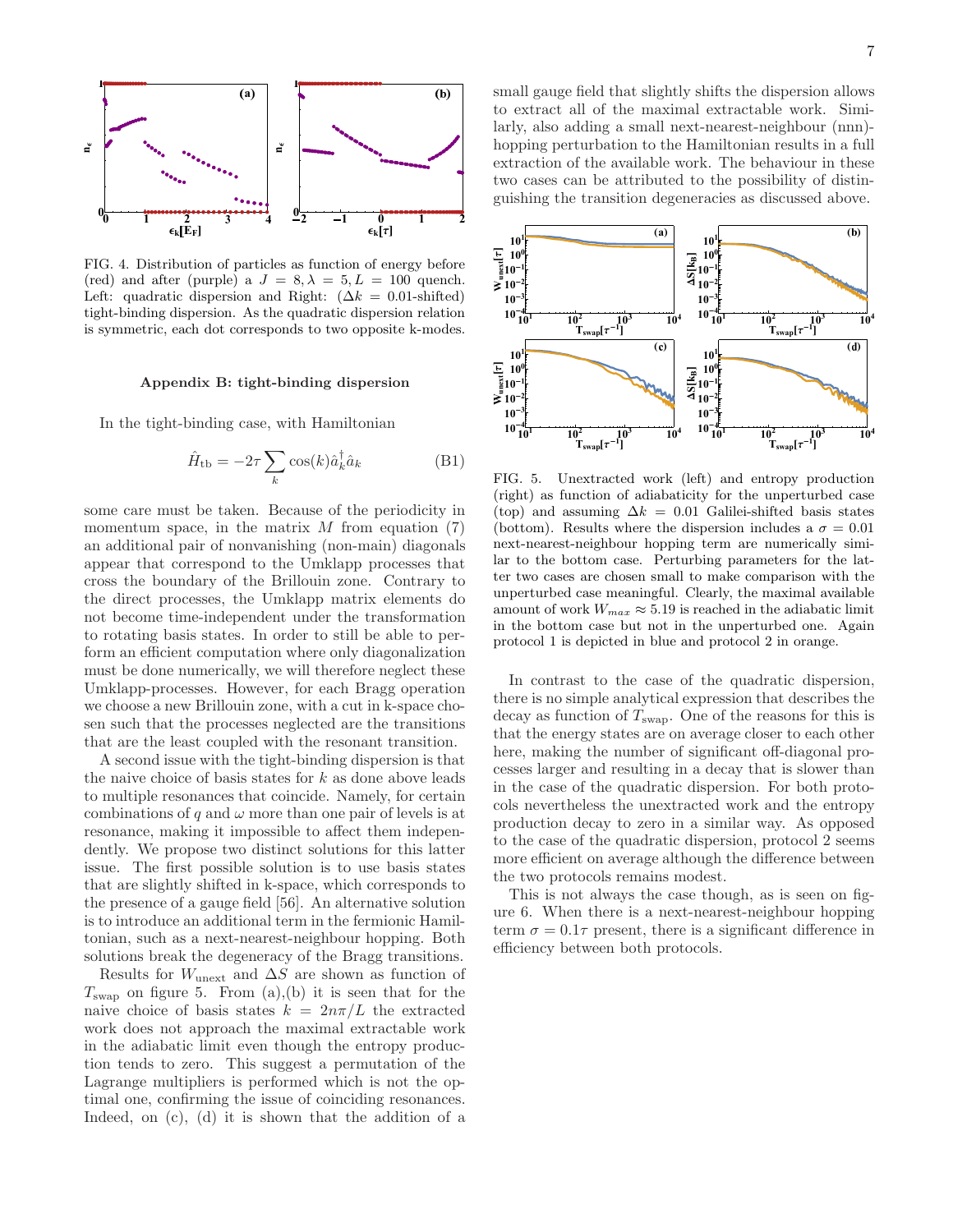

FIG. 6. Extracted work (a) and entropy production (b) for a tight-binding lattice including larger next-nearest neighbour  $\sigma = 0.1\tau$  hopping for protocol 1 (blue) and protocol 2 (orange). This situation is an example where the choice of protocol will make a significant difference.



FIG. 7. Comparison of the different measures of temperature as a function of  $T_{swap}$  for the (0.01-shifted) tight-binding dispersion. Dotted lines:  $\mathcal{T}_{ext}$ , dashed lines:  $\mathcal{T}_{BG}$  and full lines:  $\mathcal{T}_{av}$ . The blue lines correspond to protocol 1 and the orange ones to protocol 2.

- [1] A. E. Allahverdyan and T. M. Nieuwenhuizen, Physica A 305, 542 (2002).
- [2] D. Egloff, O. C. O. Dahlsten, R. Renner, and V. Vedal, New J. Phys. 17, 073001 (2015).
- [3] A. W. Marshall, I. Olkin, and B. C. Arnold, *Inequalities: Theory of majorization and its applications*, 2nd ed., Springer Series in Statistics (Springer-Verlag New York, 2011).
- [4] M. Horodecki and J. Oppenheim, Nat. Commun. 4, 2059 (2013).
- [5] P. Skrzypczyk, A. Short, and S. Popescu, Nat. Commun. 5, 4185 (2013).
- [6] J. Roßnagel, S. T. Dawkins, K. N. Tolazzi, O. Abah, E. Lutz, F. Schmidt-Kaler, and K. Singer, Science 352, 325 (2016).
- [7] J. M. R. Parrondo, J. M. Horowitz, and T. Sagawa, Nature Phys. 11, 131 (2015).
- [8] A. E. Allahverdyan, R. Ballian, and T. M. Nieuwenhuizen, EPL 67, 565 (2004).
- [9] A. E. Allahverdyan and T. M. Nieuwenhuizen, Phys. Rev. Lett. 85, 1799 (2000).
- [10] A. Polkovnikov, Phys. Rev. Lett. **101**, 220402 (2008).
- [11] E. Boksenbojm, B. Wynants, and C. Jarzynski, Physica A: Statistical Mechanics and its Applications 389, 4406 (2010), proceedings of the 12th International Summer School on Fundamental Problems in Statistical Physics.
- [12] S. Deffner, J. P. Paz, and W. H. Zurek, Phys. Rev. E 94, 010103 (2016).
- [13] S. Rana, P. S. Pal, A. Saha, and A. M. Jayannavar, Phys. Rev. E 90, 042146 (2014).
- [14] K. Proesmans, Y. Dreher, M. Gavrilov, J. Bechhoefer, and C. Van den Broeck, Phys. Rev. X 6, 041010 (2016).
- [15] V. Blickle and C. Bechinger, Nature Phys. 8, 143 (2012).
- [16] R. Uzdin, A. Levy, and R. Kosloff, Phys. Rev. X 5, 031044 (2015).
- [17] S. Deffner and C. Jarzynski, Phys. Rev. X 3, 041003 (2013).
- [18] M. Lostaglio, D. Jennings, and T. Rudolph, Nat. com-

mun. 6, 6383 (2015).

- [19] S. Toyabe, T. Sagawa, M. Ueda, E. Muneyuki, and M. Sano, Nature Phys. 6, 988 (2010).
- [20] D. Gelbwaser-Klimovsky, R. Alicki, and G. Kurizki, Phys, Rev. E 87, 012140 (2013).
- [21] W. Niedenzu, D. Gelbwaser-Klimovsky, A. G. Kofman, and G. Kurizki, New J. Phys. 18, 083012 (20132).
- [22] R. Kosloff and Y. Rezek, ArXiv:1612.03582.
- [23] M. O. Scully, M. S. Zubairy, G. S. Agarwal, and H. Walther, Science 299, 862 (2003).
- [24] G. Watanabe, B. P. Venkatesh, P. Talkner, and A. del Campo, Phys. Rev. Lett. 118, 050601 (2017).
- [25] D. Sels and M. Wouters, ArXiv:1501.05567.
- [26] A. Polkovnikov, K. Sengupta, A. Silva, and M. Vengalattore, Rev. Mod. Phys. 83, 863 (2011).
- [27] J. M. Deutsch, Phys. Rev. A 43, 2046 (1991).
- [28] M. Srednicki, Phys. Rev. E **50**, 888 (1994).
- [29] M. Rigol, V. Dunjko, and M. Olshanii, Nature 452, 854 (2008).
- [30] L. D'Alessio, Y. Kafri, A. Polkovnikov, and M. Rigol, Adv. Phys. 65, 239 (2016).
- [31] E. T. Jaynes, Phys. Rev. 106, 620 (1957).
- [32] E. T. Jaynes, Phys. Rev. 108, 171 (1957).
- [33] M. Rigol, V. Dunjko, V. Yurovsky, and M. Olshanii, Phys. Rev. Lett. 98, 050405 (2007).
- [34] R. Nandkishore and D. A. Huse, Annu. Rev. of Condens.Matter Phys. 6, 15 (2015).
- [35] V. A. Yurovsky and M. Olshanii, Phys. Rev. Lett. **106**, 025303 (2011).
- [36] M. Olshanii, K. Jacobs, M. Rigol, V. Dunjko, H. Kennard, and V. A. Yurovsky, Nat. commun. 3, 641 (2012).
- [37] E. H. Walter Thirring, *Quantum Mathematical Physics*, 2nd ed. (Springer, 2002).
- [38] M. Perarnau-Llobet, A. Riera, R. Gallego, H. Wilming, and J. Eisert, New J. Phys. 18, 123035 (2016).
- [39] Y. Guryanova, S. Popescu, A. J. Short, R. Silva, and P. Skrzypczyk, Nat. commun. , 12049 (2016).
- [40] Y. Rezek and R. Kosloff, New J. Phys. 8, 83 (2006).